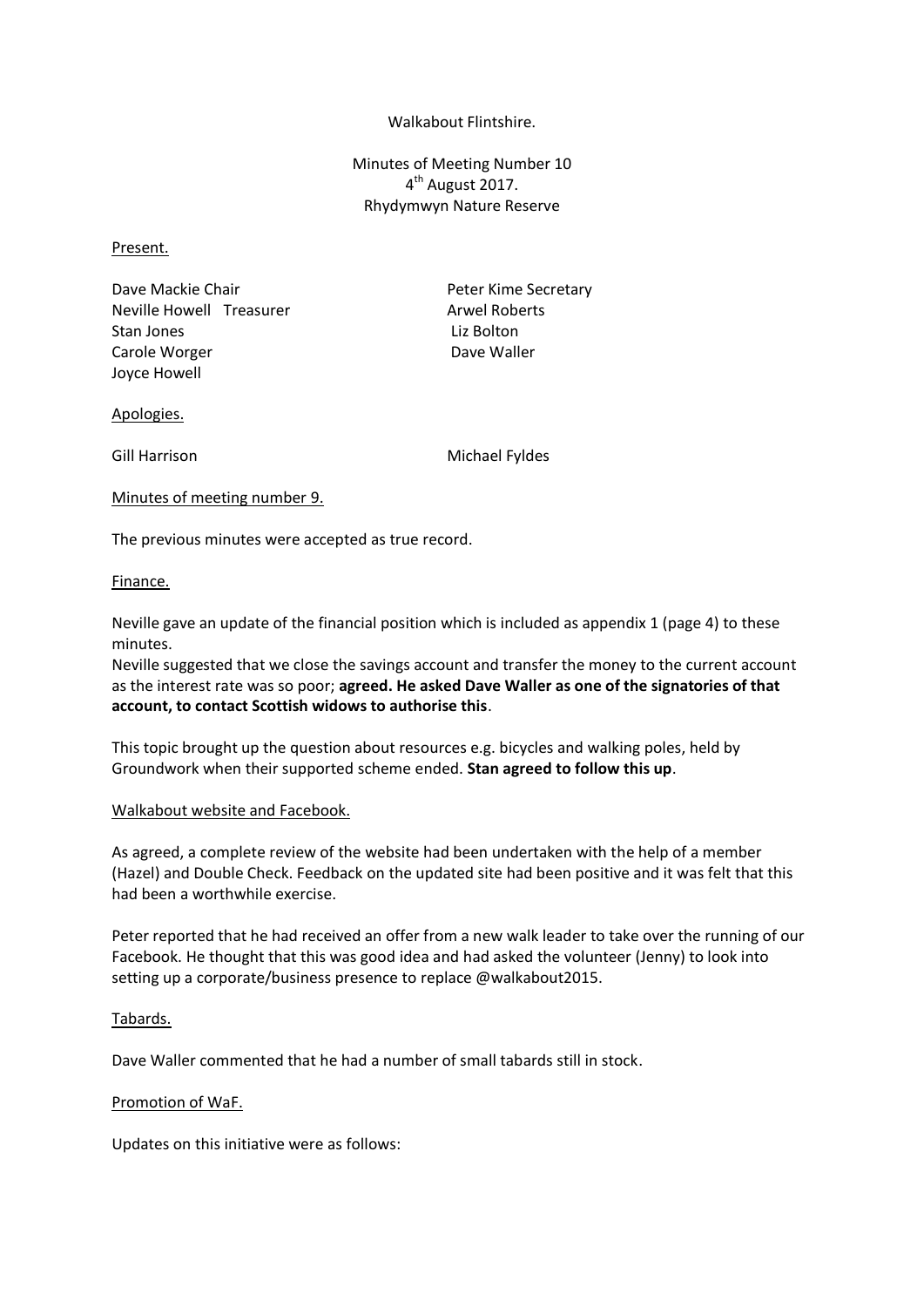- D**ave Mackie should canvass help** at the next meeting of the Community Health Council when the person from Betsi Cadwallader board responsible for GP surgeries would be present. Update: due to an oversight this would be done at the next meeting; **ongoing.**
- **Peter to write out to all GP surgeries.** Gill had been to a Flintshire cluster meeting and had presented there. She would also be going along to two more meetings in September. **It was suggested that we might hold a special walk for health professional s to further underline the health benefits of walking.**
- Peter had had contact with the county library service and it was agreed that Sandy liaise with Buckley library to assess the effectiveness of this. **Sand y had not been able to progress this because of other priorities. Peter agreed to take back ownership.**
- It was agreed to try to have a stand at the Mold Food Fair and see if this would be effective**. Action: Peter to complete application form which he now had done. Neville agreed to lead on this and asked Peter to call for volunteers help via his distribution list.**

**There followed a discussion on the cost and effectiveness of the programmes and it was suggested that small (cheaper) flyers and generic business cards could be just as effective in getting our message out. Dave Waller suggested using embedding a QR device in the paperwork which would direct QR users straight to our website. Peter to action QR, flyers and business cards as well as organise a reprint of the programmes in time for the food fair. (Sec's note: I have created QR thingy and it works. I will try to paste a printout of it on our banner and pop-up to see if it looks ok).** 

## Actions from Open Meeting of the 13<sup>th</sup> June 2017.

- Peter commented that he had received three enquiries via the FLVC/DEWIS website. One person had withdrawn, one was proceeding with the training and one was on holiday **which he would follow up asap. Dave W had the training in hand and would do this once a suitable date had been agreed**.
- Support for Mold Parkside walk: Trish Mossop had contacted Peter to say she would help in future. **Action closed**.
- Peter had invited Victoria Baldwin (Let's walk Cymru) to our last meeting and she had accepted. Unfortunately, she had been off ill for some time and so had to cancel her visit. **He was asked to re-invite Victoria to our next meeting and Nev would prepare a quick positioning presentation before the open meeting of the 29th August.**

## Annual Return to Charities Commission (CC).

Peter had checked the forms on the CC website and found out that they were all being updated and so not yet available to us. He had rung up the CC and had been told that the new forms would be emailed out to us when the reports were due. We then had 10 months to complete the reports.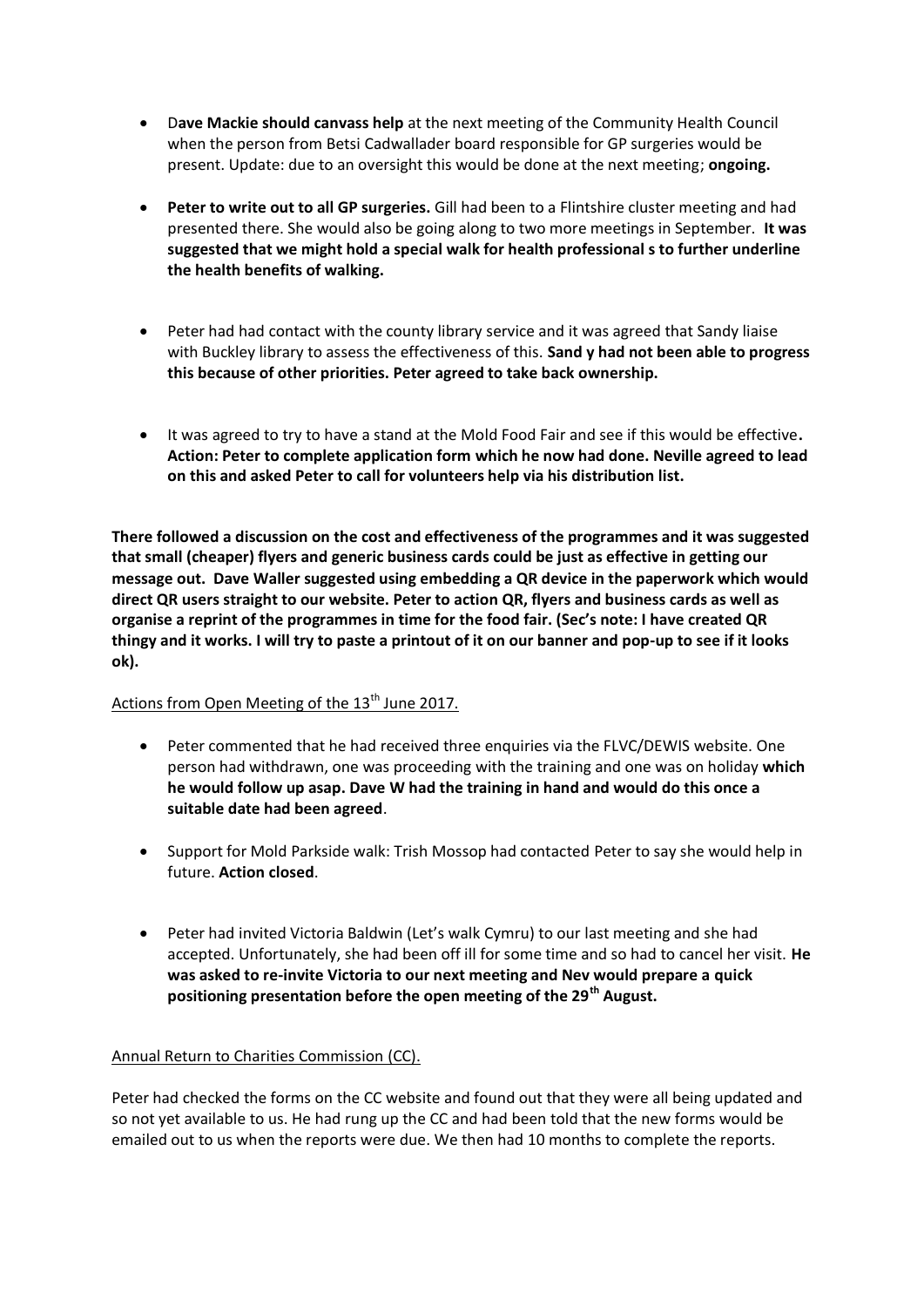He suggested that he, the treasurer and chairman get together to complete the forms in draft and report back to the trustees before submitting the reports.

## AOB.

- $\bullet$  Peter reported that he had accepted an invitation to the FLVC AGM on the 14<sup>th</sup> September and he and Gill Harrison would represent us.
- He had also accepted an invitation to an LWC all-Wales meeting in Llandrindod Wells on the 6<sup>th</sup> September and would go along to press for more detail on future funding etc.

## **Next committee meeting.**

**The next meeting would be arranged after our next open meeting of the 29th August.**

**Appendix 1: follows on page 4.**